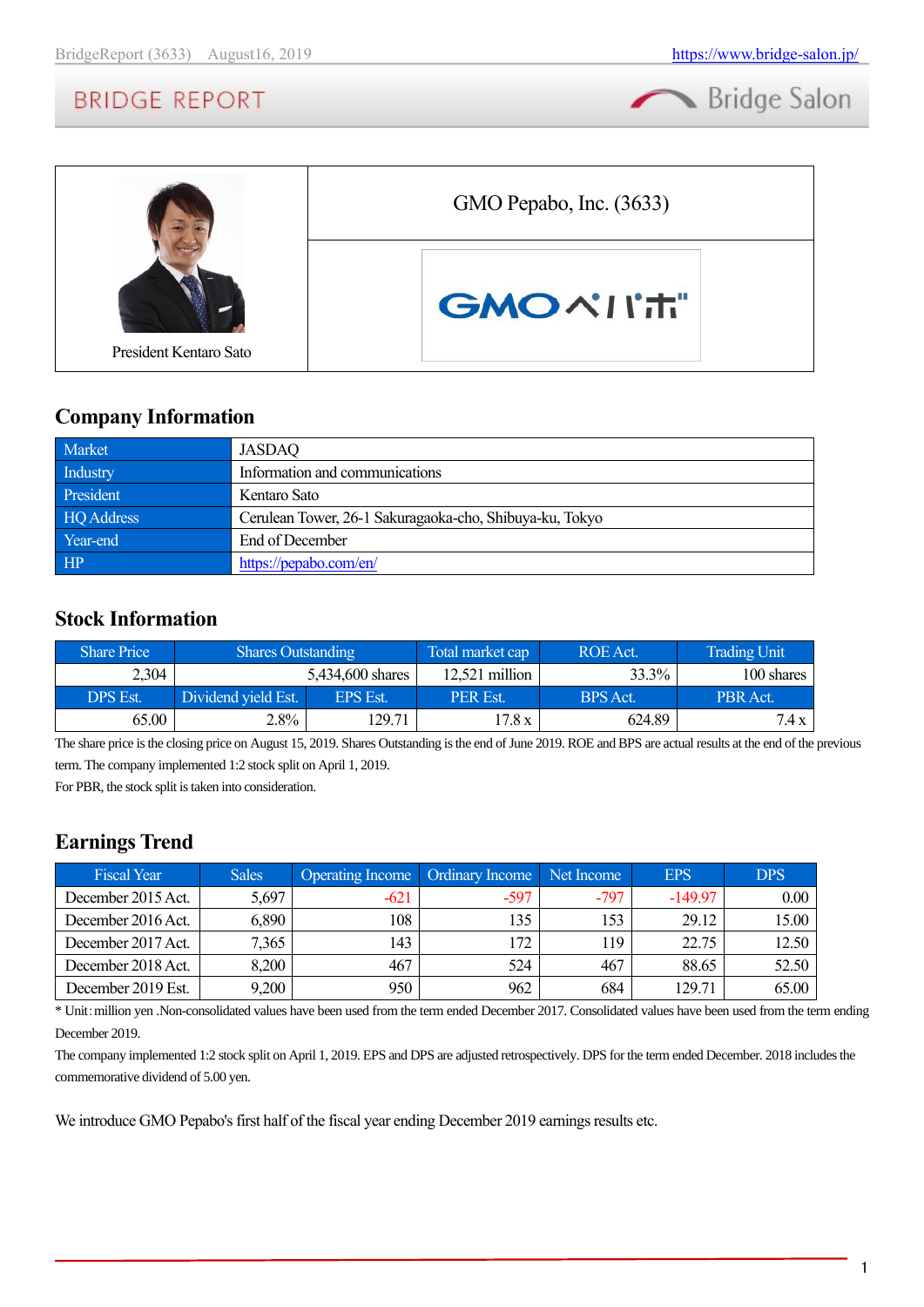

### **Table of Contents**

#### [Key Points](#page-1-0)

- 1.[Company Overview](#page-2-0)
- 2.[First Half of Fiscal Year ending December 2019 Earnings Results](#page-8-0)
- 3.[Fiscal Year ending December 2019 Earnings Forecasts](#page-12-0)
- 4.Growth Strategy [Promoting the development of platforms](#page-12-1)
- 5.[Conclusions](#page-15-0)
- <[Reference: Regarding Corporate Governance](#page-16-0)>

### <span id="page-1-0"></span>**Key Points**

- ⚫ **The sales for the second quarter of the term ending December 2019 (cumulative total) were 4.4 billion yen, up 10.1% year on year. All three business segments saw a rise in their sales. Operating income was 506 million yen, up 75.5% year on year. Sales grew, and SG&A expenses declined 1.5% year on year due to the decreased promotion costs of the Handmade business. Both sales and profit marked record highs.**
- ⚫ **The earnings forecast for the full fiscal year remained unchanged. The sales for the term ending December 2019 are projected to be 9.2 billion yen, up 12.2% year on year, and operating income is expected to be 950 million yen, up 103.1% year on year. Sales are expected to grow in allthe segments. The Handmade business, in which promotion costs will decline, will turn profitable on a full-year basis, resulting in a large increase in operating income. Sales and profit are expected to mark record highs again for this term. The dividend forecast is 65.00 yen per share, and the expected payout ratio is 50.1%.**
- ⚫ **The company has accumulated overwhelming achievements by supporting expressers, and it aims to become the dominant No.1 company supporting expressive activities in the future, through the expansion of the fields of support, such as security, education and finance, in addition to "production", where the company provides assistance in expressive activities and increasing the amount of what one can make.**
- ⚫ **Profit augmented largely as the e-commerce (EC) business was healthy and the promotion costs were reduced in the Handmade business. However, as for the Handmade business, as the distribution amount in the first half was 6.15 billion yen against the estimated annual distribution amount of 13 billion yen and the distribution amount in the second quarter (April to June) also fell short of the amount at the same period of the previous term, the company plans to strengthen the promotion while maintaining profitability in the second half. The progress rate of operating income has exceeded 50%, but the company aims to achieve the same result as estimated at the beginning of the term.**
- ⚫ **The company once again indicated its growth strategy as "promoting the development of platforms" and measures for that purpose. While the platform volume cannot be simply compared with overseas cases such as "Shopify" and "Etsy", as they target English-speaking countries while the company targets Japanese-speaking countries, it is clear that there is room for significant growth for the company, which has an overwhelming track record in Japan.**
- ⚫ **The CAGR (compound annual growth rate) of the sales of the businesses excluding the Handmade business was 17% between 2005 and 2019. The annual growth rate of the Handmade business was 32% between 2015 and 2019. Based on the infrastructure services that have entered a stable growth period, we would like to pay attention to the medium-term perspective to see how far the company can increase their growth potential by promoting platform development centered on the handmade business.**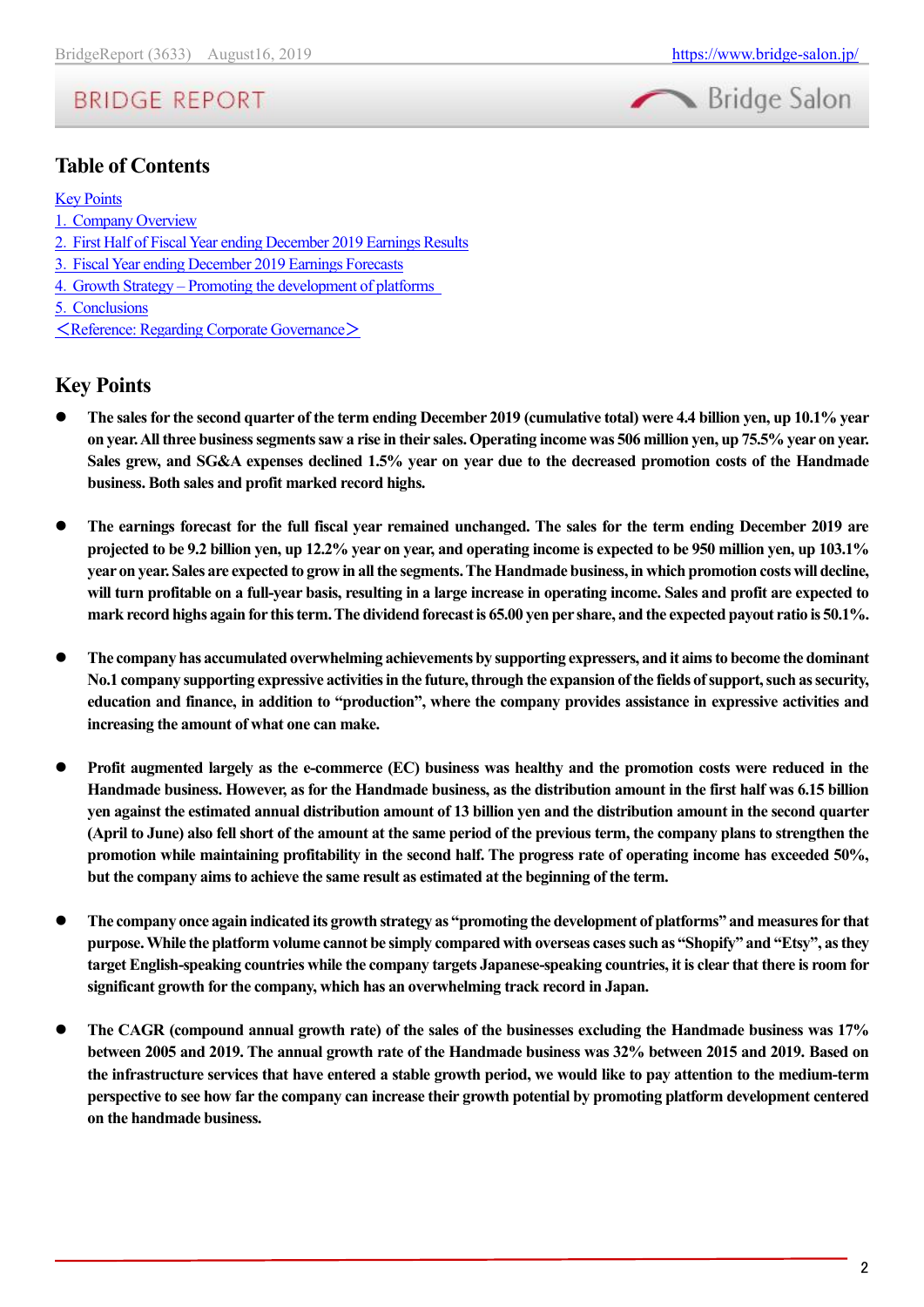

# <span id="page-2-0"></span>**1**.**Company Overview**

GMO Pepabo provides individual users who want to express themselves through the Internet with several services, including rental servers, domain acquisition agency, online shop development ASP. Its characteristics and strengths include the diversity of services based on internal production and unique corporate culture.

In addition to the stable revenue from the existing stock-type business (business with moderate yet stable income), the company aims to grow further based on Handmade crafts market service "minne", a handmade market launched in 2012 for handmade products.

#### 【**1-1 Corporate history & profile of the president**】

In January 2003, the founder Kazuma Ieiri established the limited company "paperboy & co." for operating personal hosting business. Around that time, the Internet environment had already advanced from the early period to the spread period, but it was still necessary to install your own server to distribute information through your website. Most services were targeted at corporations, and too expensive for individuals to use.

In that circumstance, the company launched a hosting service while setting a monthly charge at several hundred yen, to offer Internet infrastructure for "individuals who want to express themselves" at affordable prices. One year later, it started the service of obtaining a domain on behalf of each customer. The company grew its business steadily, by grasping the multifaceted needs of individual users who want to distribute information and express themselves through the Internet.

The company's far-sightedness both in recognizing the commercial potential of blogs, which had already been showing a sign of spread in the U.S., and in developing the environment for using blogs in Japanese, was a significant growth driver.

In March 2004, the company conducted the allocation of new shares to a third party, which was GMO Internet, Inc. (named Global Media Online Co., Ltd. at that time), and became a member of the GMO Internet group.

Around that time, several leading Internet firms had strong interests in paperboy & co., and requested capital participation. Among these firms, the GMO Internet group, which operated services with a main focus on corporations, was judged as the most appropriate collaborator for exerting synergetic effects, creating new services, etc.

After that, the company launched a succession of new services, including online shop development and creation service and rental servers for creators, achieving steady business expansion. In December 2008, it was listed on the JASDAQ market. In April 2014, the company was renamed as GMO Pepabo, Inc.

President Kentaro Sato was born in January 1981. He created websites, etc. on his own, and was invited by Mr. Ieiri to offer help to the predecessor of the company while he was still a student. In January 2003, he participated in the establishment of the company. After serving as Executive Secretary, and Representative Director, Vice President, and Head of the Management Planning Section, he was appointed as Representative Director and President in March 2009.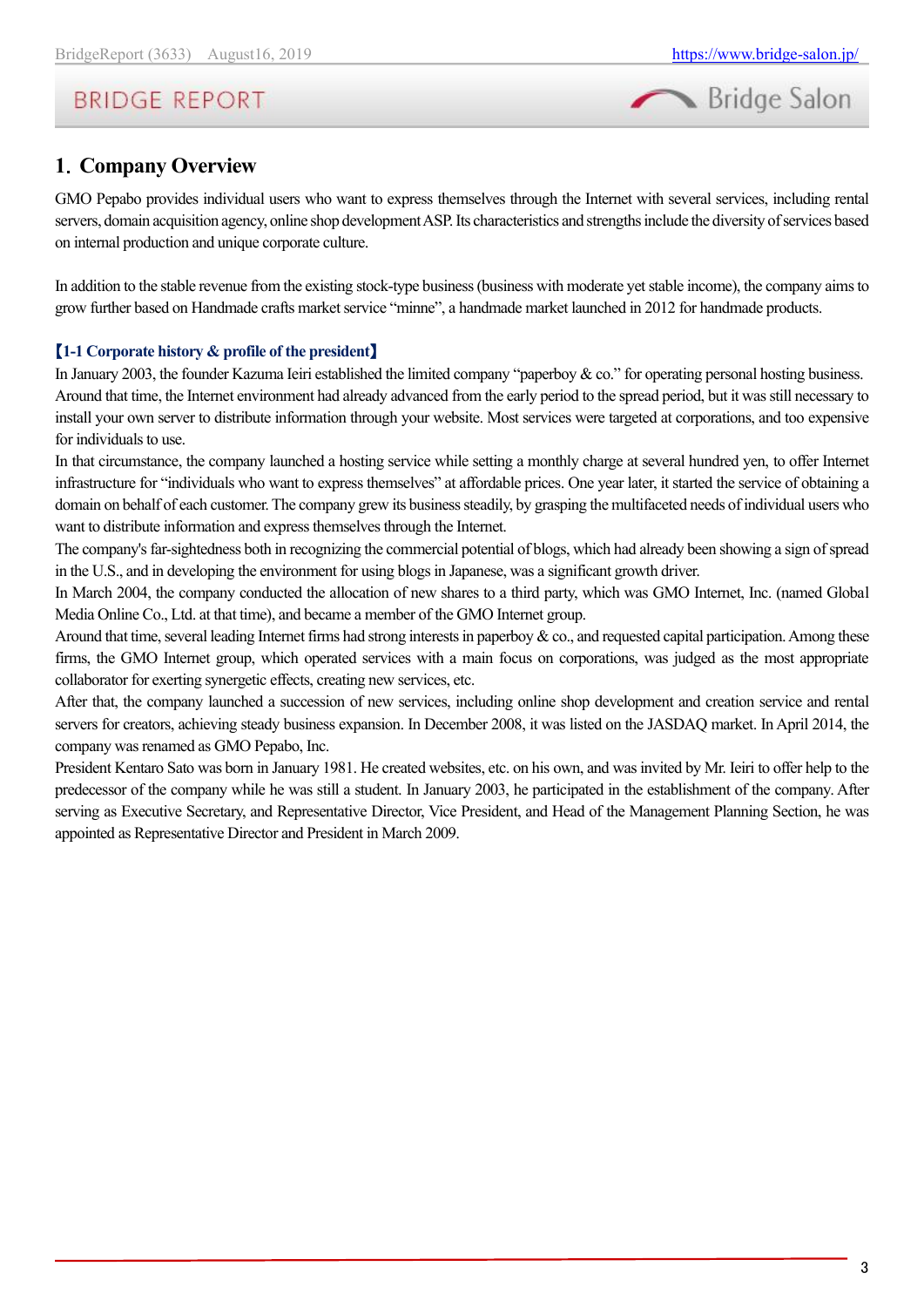Bridge Salon

# **BRIDGE REPORT**

# 【**1-2 Corporate ethos, etc.**】

Under the following corporate ethos and missions, GMO Pepabo aims to offer an Internet environment that is attractive and easy to use for individual users.

#### Management Philosophy We can make it more fun.

In 2008 we set this phrase as our corporate ethos.

As users' activities for expressing themselves were undergoing diversification and our company was gradually growing, we upheld this ethos, while believing in our potential of "challenging ourselves to make things more enjoyable".

Countless things can be made more enjoyable regardless of one's occupation and age, such as the creation of enjoyable services, the design of plans that would be considered as fun, and enjoying your work more.

The company Pepabo is composed of staff members who are glad to hear "I like it!" and delighted to hear "It is fun!" (Taken from the website of GMO Pepabo)

#### Mission To connect and expand possibilities through the Internet

As we have been assisting individuals in expressing themselves with Internet services, we set the above mission in 2013, that is, the 11thyear after the establishment of Pepabo, with the hope of "pursuing the potential of the Internet and expression and then providing everyone with a chance to flourish".

When the possibilities of those who want to initiate something by utilizing the Internet encounter the services provided by Pepabo, we hope that new potentials such as-"An online shop I opened in the form of a hobby became my business", and "Uploading my music to my website led to my debut from a label" will emerge.

We operate our services while pursuing the potential of the Internet and expression, create something new for expanding the talents and possibilities of individuals, and develop an environment in which the Internet would bring out the capabilities of a broad range of people and allow them to flourish. (Taken from the website of GMO Pepabo)

#### 【**1-3 Business contents**】

Under the above corporate ethos and mission, the company provides individual users who want to "initiate something through the Internet" with a wide array of Internet services at affordable prices, and supports individual expression activities with the Internet. Reported segments are "Hosting business", "EC support business", and "Handmade business". The company also has "Other business" segment, including the rental blog service "JUGEM".

### Composition of sales by segment

(Term ended Dec. 2018; Unit: Million yen)

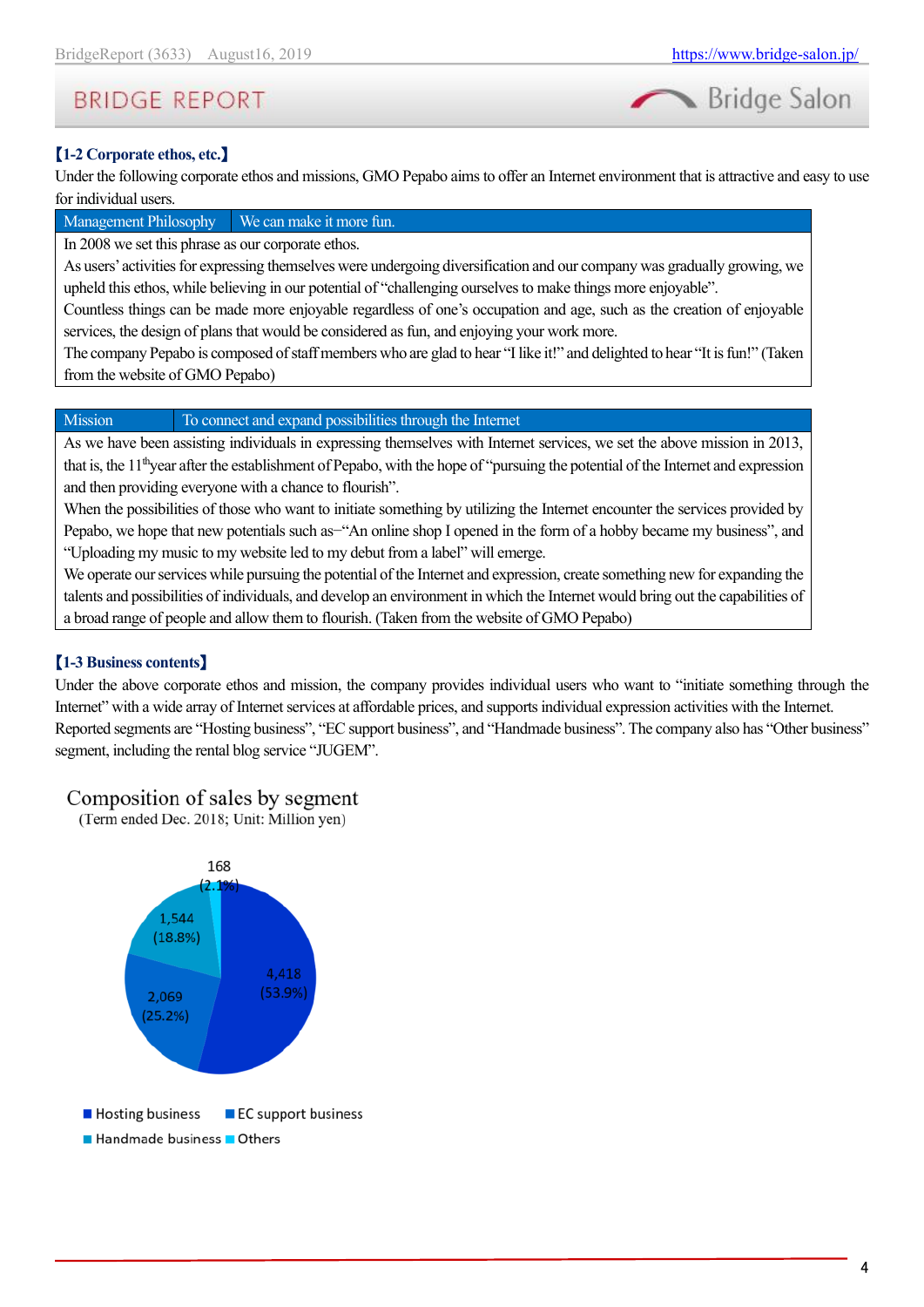

#### **<Hosting business>**

GMO Pepabo offers servers, functions, domains, etc. for establishing websites. Sales is derived mainly from the usage fee of such services.

| (Major services) |  |
|------------------|--|
|                  |  |
|                  |  |

| Service name           | Content                     | <b>Brief</b> description                                                         |  |  |  |
|------------------------|-----------------------------|----------------------------------------------------------------------------------|--|--|--|
| Lolipop!               | Rental server service       | Rental servers targeting a wide range of people ranging from Internet beginners  |  |  |  |
|                        |                             | to corporations. The company launched a hosting service at prices that can be    |  |  |  |
|                        |                             | paid with "pocket money" so that anyone can use this service at ease. With this, |  |  |  |
|                        |                             | it enabled individuals to use rental servers.                                    |  |  |  |
|                        |                             | The company offers multiple plans to meet various needs of customers from        |  |  |  |
|                        |                             | individuals to corporations. It offers plentiful manuals for producing and       |  |  |  |
|                        |                             | operating a website easily, responsive customer services, and software for       |  |  |  |
|                        |                             | designing a website.                                                             |  |  |  |
|                        |                             | The number of contracts is about 400,000.                                        |  |  |  |
| Muu Muu Domain         | Domain acquisition agency   | Low-cost domain acquisition agency service. The company introduced a             |  |  |  |
|                        | service                     | system for acquiring a domain easily online at the start of this service,        |  |  |  |
|                        |                             | dispelling the conventional recognition that "registering a domain is            |  |  |  |
|                        |                             | complicated, because it requires a lot of paperwork" and making obtaining a      |  |  |  |
|                        |                             | domain easier.                                                                   |  |  |  |
|                        |                             | The number of contracts is about 1,220,000.                                      |  |  |  |
| heteml                 | Rental servers for creators | Rental servers for creators. The company offers an environment for enabling      |  |  |  |
|                        |                             | advanced website operation with "original SSL", which makes it possible to       |  |  |  |
|                        |                             | develop a safe website, the multi-domain function to operate more than one       |  |  |  |
|                        |                             | website, and a backup option for storing data in a server regularly. The         |  |  |  |
|                        |                             | company uses SSD for storage and customers can upload images and videos          |  |  |  |
|                        |                             | smoothly due to its large capacity.                                              |  |  |  |
| Petit Homepage Service | Design-oriented website     | A website production service with the concept of "paper websites", which is      |  |  |  |
|                        | production service          | favored by mainly photo enthusiasts and housewives. This service emphasizes      |  |  |  |
|                        |                             | design and enables you to produce a website as if it was a diary or sketchbook.  |  |  |  |
| 30days Album           | Online photo album service  | Service for sharing, storing, and disclosing photo and video data online. In     |  |  |  |
|                        |                             | addition to the basic functions of an online album for sharing photos safely and |  |  |  |
|                        |                             | photo storage with unlimited capacity, the company offers apps that are          |  |  |  |
|                        |                             | compatible with various devices, including smartphones and tablets. With this    |  |  |  |
|                        |                             | service, you can enjoy photos in your house, office, and any other places.       |  |  |  |

#### **<EC support business>**

GMO Pepabo offers services for developing online shops, operating online shopping malls, and establishing websites of stores for supporting e-commerce (EC) at low rates. The sales of this business are mainly from usage charges and commissions.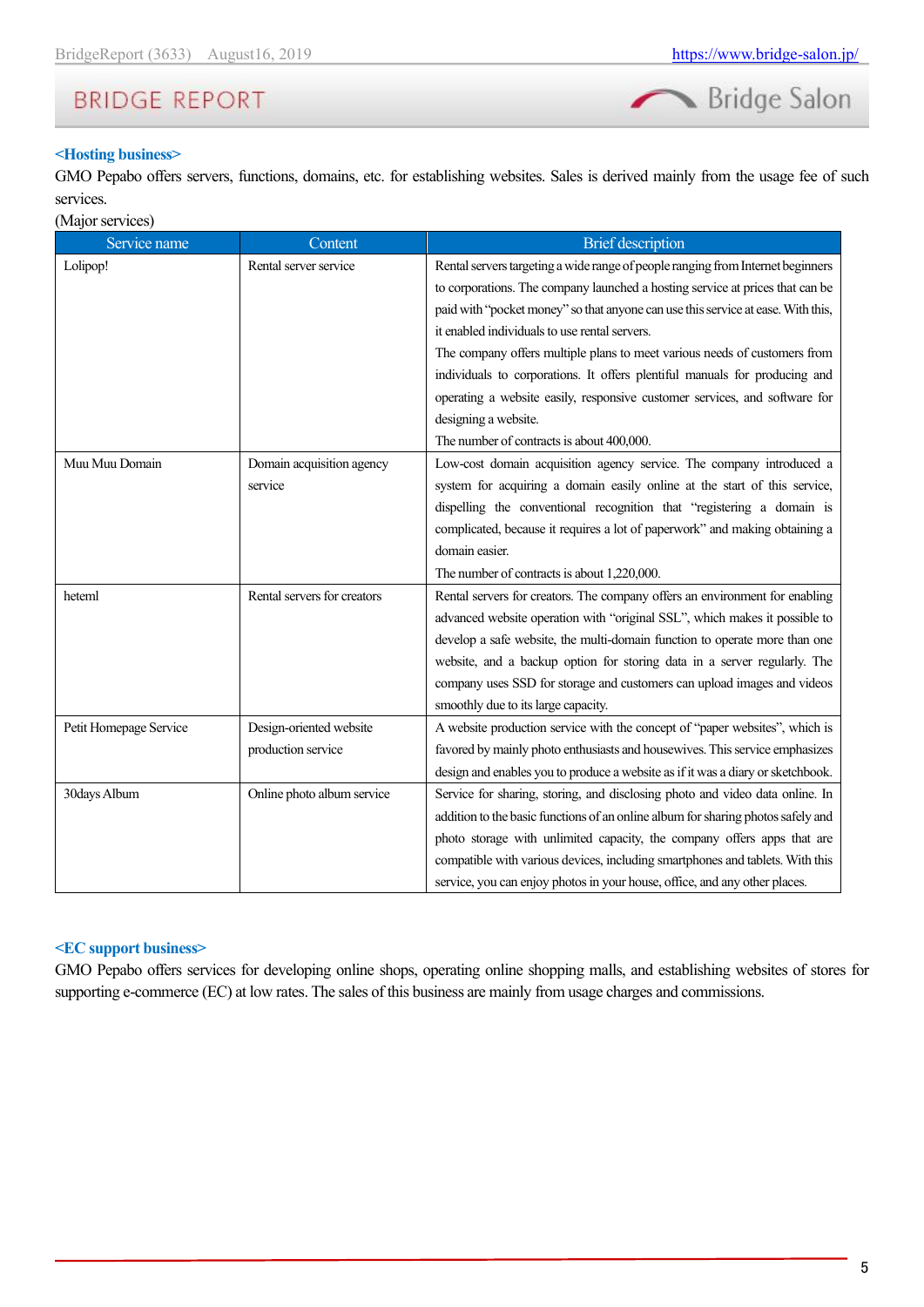

#### (Major services)

| Service name  | Content                       | <b>Brief</b> description                                                          |
|---------------|-------------------------------|-----------------------------------------------------------------------------------|
| Color Me Shop | online shop development       | The company offers a system for enabling even inexperienced owners to             |
|               | and creation service          | open online shops easily at low cost. Over 350 functions and rich design          |
|               |                               | templates are offered regardless of the scale of their shops, so that all the     |
|               |                               | owners can feel satisfied.                                                        |
|               |                               | Also, the company holds seminars for shop owners at real places and offers        |
|               |                               | assistance actively for them.                                                     |
|               |                               | The number of contracts is about 43,000.                                          |
| Goope         | ASP service creating websites | Website creation service for shops and companies. From the individual to the      |
|               |                               | official site of the shop and company, this service prepares the design and       |
|               |                               | contents which can create various websites in advance and can create              |
|               |                               | homepages with high designability even for novice users who do not have           |
|               |                               | web designing experience.                                                         |
| <b>SUZURI</b> | Service for producing and     | This service enables you to produce and sell T-shirts, mugs, etc. with your       |
|               | selling original goods        | original illustrations or photos easily. There are no risks of initial investment |
|               |                               | cost, inventory management, etc. and "SUZURI" supports the entire                 |
|               |                               | processes from production to delivery. Accordingly, even beginners can use        |
|               |                               | this service with peace of mind.                                                  |
|               |                               | The annual distribution amount is 260 million yen. The number of users as         |
|               |                               | of the end of December 2018 is about 230,000.                                     |
| Canvath       | On-demand original goods      | Service that enables you to produce your original goods, such as T-shirts,        |
|               | development service           | accessories, and mugs, just by uploading an illustration you have drawn or a      |
|               |                               | photo you have taken with your smartphone.                                        |

#### <**Handmade business**>

At present, the company is committing most of its efforts towards developing "minne".

Aiming for further growth, the company aims to evolve from the traditional "CtoC handmade market" to a "monozukuri platform". (For details, see "4. Growth Strategy")

A wide array of products, including one-of-a-kind items and custom-made goods that cannot be purchased at ordinary shops



(Taken from the website of minne)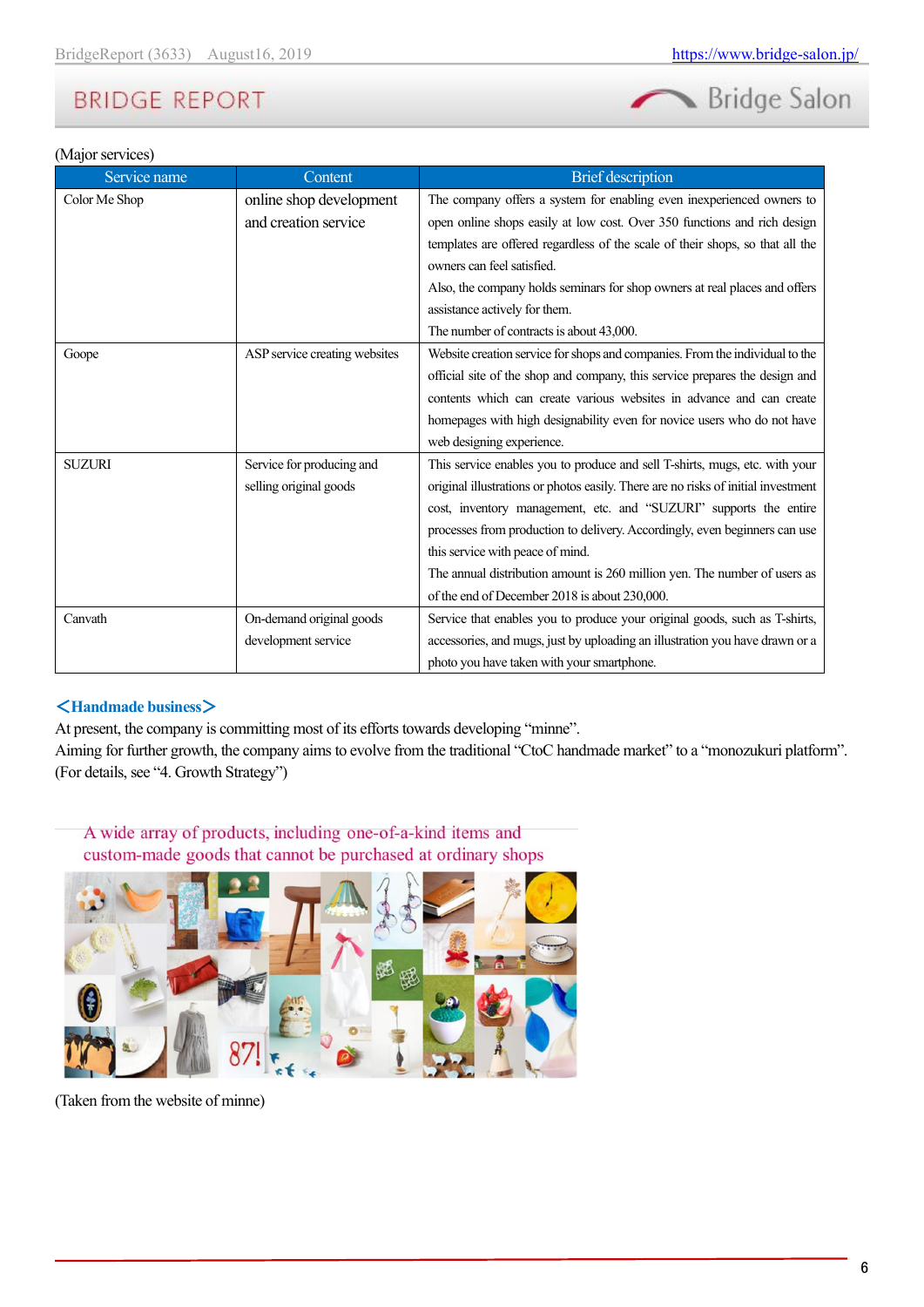

#### **<Overview>**

Launched in 2012, "minne" is a C-to-C online market for connecting artists, who want to exhibit and sell their handmade products, and consumers, who want to purchase one-of-a-kind items or characteristic works.

As of the end of June 2019, the number of registered artists is 540,000 and the number of products on display is 9.98 million. These numbers indicate that "minne" is the largest C-to-C handmade product market in Japan. Pepabo aims to further accelerate its growth and make it overwhelming No.1.

The development of this service was started because it turned out to be consistent with the corporate policy of "supporting those who want to express themselves" when the company discussed various plans for increasing its growth rate further.

This service is provided through the website and app, and most of the users use the app. As of the end of June 2019, the number of app downloads is 10,730,000.

#### **<Market scale and background of growth>**

The "C-to-C" business, which means the trade of products and services among customers through the Internet, is growing rapidly.

Products and services offered on the Internet are diverse, which include auctions, flea markets, ticket sale, and accommodation in private houses, but the company estimates that distribution amounts of the C-to-C market and handmade product websites in the domestic hobby market are approximately 100 billion yen and 20 billion yen, respectively, and both are experiencing double-digit growth continuously. The distribution amount of "minne" for the year 2018 was 12.07 billion yen, up 17.3% year on year.

#### \***Background of the growth of the C-to-C market**

It is suggested that the following three factors exist behind the growth of the C-to-C market:

#### (1) Spread of smartphones

When an artist puts his/her artwork on display by using a PC, he/she needs to take pictures, import images into a PC, input and upload the description of his/her work. At present, however, anyone can put his/her products on display just by taking pictures of the products with a smartphone and inputting necessary text in a form. Namely, the hurdle for presenting artworks to the market has been significantly lowered.

(2) Change in awareness from ownership to sharing

As the age of mass production and consumption ended and the way of thinking for valuing materials, including the environment and sustainability, has spread, "sharing economy", in which items you own but do not use are shared with others, is growing. Auctions, flea markets, etc. are typical of this trend.

#### (3) Place where individuals can demonstrate their abilities

Many cases substantiate the fact that since the Internet can connect you with people around the world, you can flourish by yourself as long as you are competent, like celebrities, leading companies, etc., even if you are not famous. Stimulated by this trend, an increasing number of individuals aim to express themselves and flourish in the C-to-C market. The artists who exhibit their artworks in "minne" are the very examples of such individuals.

#### **<System of minne>**

#### **\*Merits for artists and purchasers**

| Artists    | Just by registering product information and images, artists can have their own gallery pages. A user's page, which can manage the sale      |
|------------|---------------------------------------------------------------------------------------------------------------------------------------------|
|            | and order receipt for products, is simple and highly operable. Therefore, it can be easily used by even beginners who don't know how to     |
|            | create or operate a website. Registration is free of charge.                                                                                |
| Purchasers | "minne" displays many unique items, including one-of-a-kind accessories, bags, and characteristic sundries. In addition, visitors can check |
|            | the products picked up by minne staff, and the items bookmarked by other users, to enjoy shopping.                                          |

#### **\*minne's business model and payment settlement method**

When a product is sold, the company pays the amount calculated by subtracting 10% from the selling price to the seller (artist). As for the transfer of proceeds from sale, the company adopted the escrow service for satisfying the needs of both buyers: "I want to pay the price after receiving the product" and sellers: "I want to ship the product after receiving the price".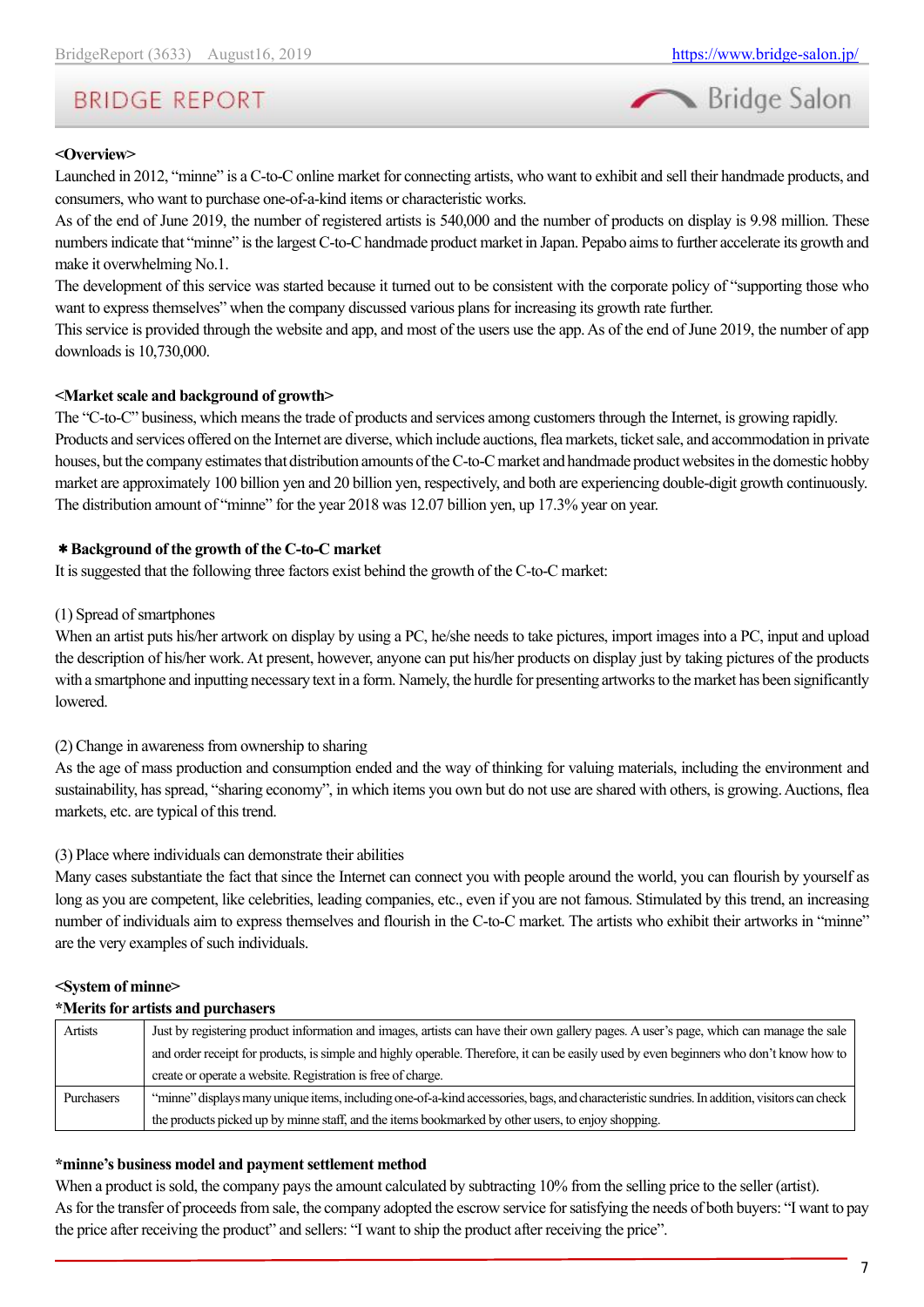Bridge Salon

# **BRIDGE REPORT**

#### **<Progress of minne>**

The trends of the distribution amount and the number of app downloads, which are the key performance indicators of "minne", are as follows.



To further grow and expand as the largest handmade craft market in Japan, the company believes that it is important to improve services by conducting diversified businesses including the distribution amount to be acquired online, hosting various offline events and strengthening efforts with companies that will support artists' activities. Therefore, in January 2019, the company ended the monthly disclosure of "minne" distribution amount.

#### 【**1-4 Characteristics and strengths**】

#### **1.Provision of a variety of services based on internal production**

As mentioned in the section 【1-3 Business contents】, the company offers a wide array of services, differentiating it considerably from competitors.

According to President Sato, such diversity of services can be achieved only because the company possesses a system capable of not only development, but also the ability to design and market services by itself. This leads to excellent speed and quality, and is essential for making the Internet business successful.

#### **2. Unique corporate culture**

The mission of the company is to root for "individuals who want to express themselves". To do so, the company itself needs to express itself, and the active outputting through the Internet is now its established homegrown corporate culture.

| $\mathbf{F}$ . $\mathbf{F}$ . The second $\mathbf{F}$ |             |       |          |             |              |             |             |  |  |
|-------------------------------------------------------|-------------|-------|----------|-------------|--------------|-------------|-------------|--|--|
|                                                       | FY 12/12    | 12/13 | FY 12/14 | 12/15<br>FY | 12/16<br>FY. | 12/17<br>EV | FY 12/18    |  |  |
| $ROE(\% )$                                            | <b>26.4</b> | 23.3  | 20.5     |             | <b>14.6</b>  | 10.5        | <u>33.3</u> |  |  |
| Net income margin( $\%$ )                             | 10.40       | 9.80  | 9.04     | $-13.99$    | 2.22         | 1.63        | 5.70        |  |  |
| Total asset turnover                                  | 2.26        | 1.16  | .10      | 1.34        | 1.56         | .46         | 1.43        |  |  |
| Leverage [times]                                      | 2.09        | 2.04  | 2.05     | 2.74        | 4.20         | 4.45        | 4.08        |  |  |

#### 【**1-5 ROE analysis**】

In the term ended December 2018, ROE also increased due to a significant improvement in margin.

The estimated net income margin for the term ended December 2018 is 7.4%. Its basic ROE is estimated to be at a high level.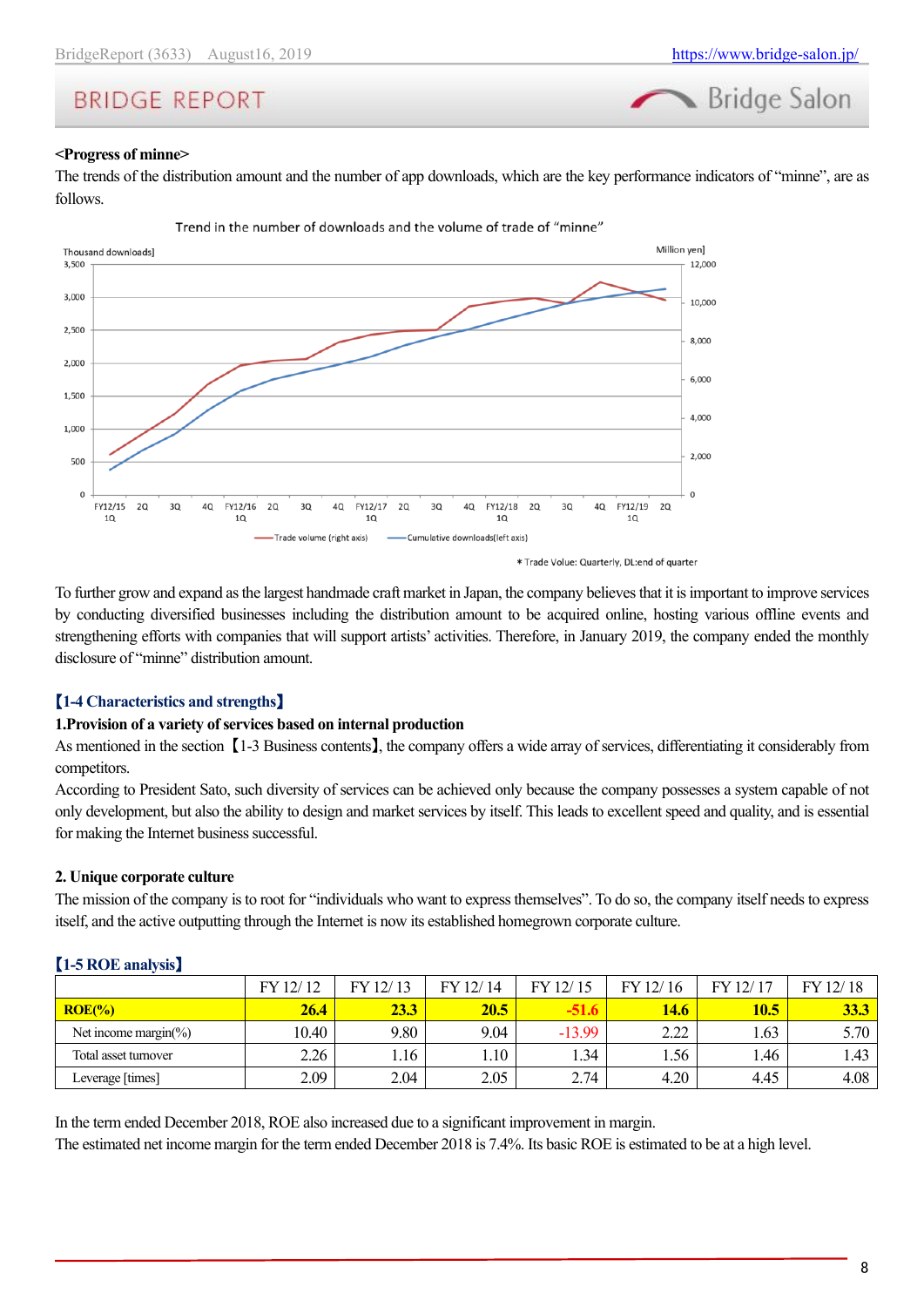

#### 【**1-6 Shareholder return**】

The target payout ratio is 50% or more. The company has a basic policy to stably and appropriately return profits to shareholders while improving profitability and strengthening the financial structure.

## <span id="page-8-0"></span>**2**.**First Half of Fiscal Year ending December 2019 Earnings Results**

#### (**1**)**Consolidated Business Results**

|                             | 2Q of FY 12/18 | Ratio to sales | 2Q of FY 12/19 | Ratio to sales | YoY       |
|-----------------------------|----------------|----------------|----------------|----------------|-----------|
| <b>Sales</b>                | 4.015          | 100.0%         | 4.419          | $100.0\%$      | $+10.1\%$ |
| Gross profit                | 2,442          | 60.8%          | 2.627          | 59.4%          | $+7.6%$   |
| SG&A                        | 2,153          | 53.6%          | 2,121          | 48.0%          | $-1.5\%$  |
| <b>Operating Income</b>     | 288            | $7.2\%$        | 506            | $11.5\%$       | $+75.5\%$ |
| Ordinary Income             | 306            | $7.6\%$        | 521            | 11.8%          | $+70.5\%$ |
| <b>Quarterly Net Income</b> | 269            | 6.7%           | 401            | $9.1\%$        | $+48.8\%$ |

\* Unit:million yen

\*2Q of FY 12/18 is unconsolidated.YoY is the reference value.

#### **Sales and profits increase, reaching record highs.**

Sales were 4.4 billion yen, up 10.1% year on year. All the three business segments saw a rise in their sales.

Operating income was 506 million yen, up 75.5% year on year. Sales grew, and SG&A expenses declined 1.5% year on year due to the decreased promotion costs of the Handmade business.

Both sales and profit marked record highs.

#### Quarterly Trends

|                     | FY 12/17 |       |       | FY 12/18 |       |       |       | FY 12/19       |       |       |    |    |
|---------------------|----------|-------|-------|----------|-------|-------|-------|----------------|-------|-------|----|----|
|                     | 10       | 20    | 3Q    | 40       | lО    | 2Q    | 3Q    | 4 <sub>O</sub> | 10    | 2Q    | 3Q | 4Q |
| <b>Sales</b>        | 1,805    | 1,863 | 1,816 | .,880    | 1,897 | 2,117 | 2,073 | 2,111          | 2,185 | 2,234 | -  |    |
| Operating<br>Income | 117      | $-26$ | 131   | $-79$    | 151   | 136   | 109   | 69             | 300   | 205   | -  |    |

\* Unit:million yen

\*Consolidated from 1Q FY12 / 19.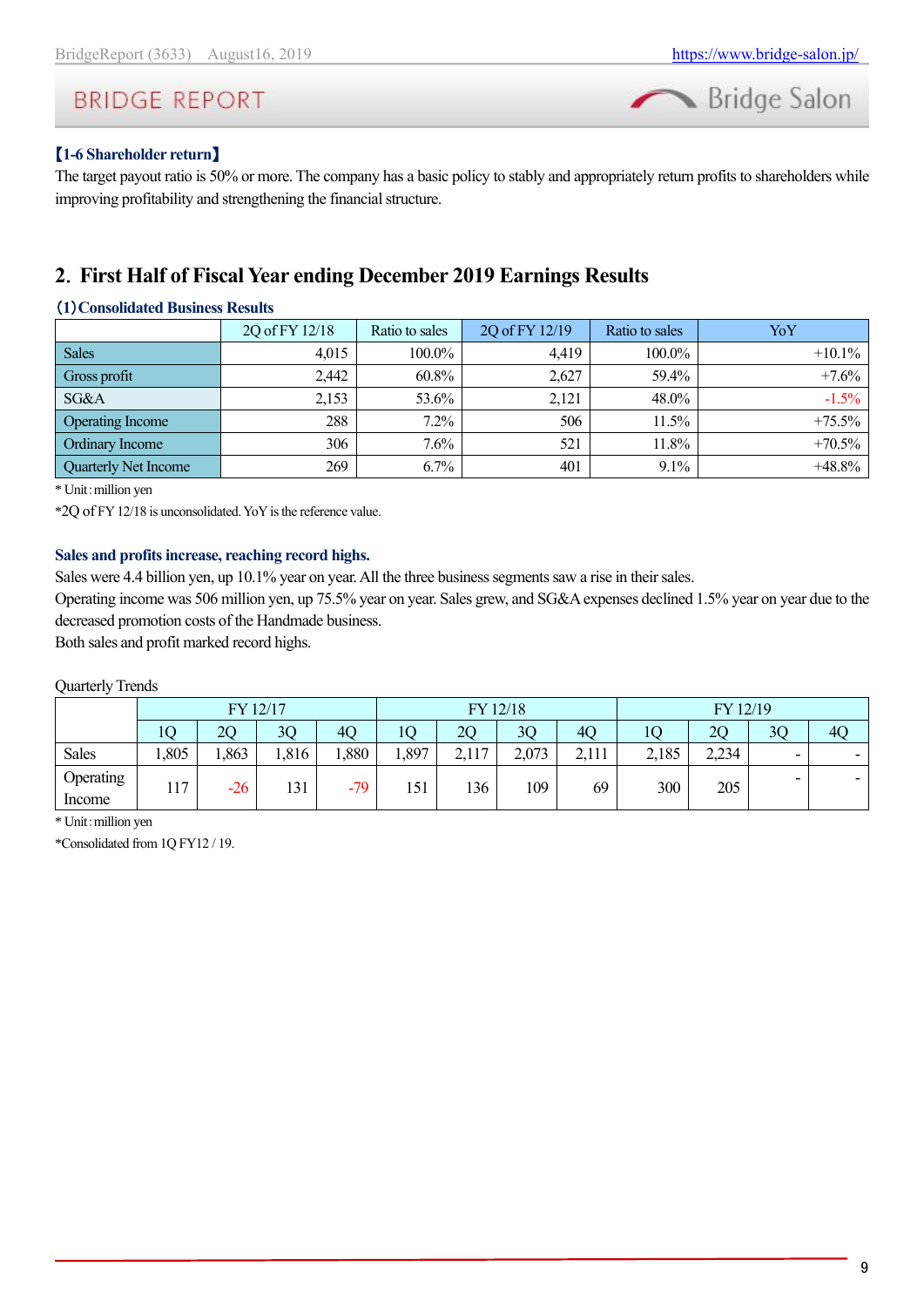

#### **(2) Trends of each segment**

|                         | 2Q of FY 12/18 | Ratio to sales | 2Q of FY 12/19 | Ratio to sales | YoY      |
|-------------------------|----------------|----------------|----------------|----------------|----------|
| <b>Sales</b>            |                |                |                |                |          |
| Hosting                 | 2,190          | 54.5%          | 2,271          | 51.4%          | $+3.7%$  |
| EC support              | 941            | 23.5%          | 1,183          | 26.8%          | $+25.6%$ |
| Handmade                | 793            | 19.8%          | 836            | 18.9%          | $+5.4%$  |
| Others                  | 89             | $2.2\%$        | 128            | 2.9%           | $+44.0%$ |
| Total                   | 4,015          | 100.0%         | 4,419          | 100.0%         | $+10.1%$ |
| <b>Operating Income</b> |                |                |                |                |          |
| Hosting                 | 720            | 32.9%          | 698            | 30.7%          | $-3.1%$  |
| EC support              | 427            | 45.4%          | 452            | 38.2%          | $+5.7%$  |
| Handmade                | $-336$         |                | 60             | 7.3%           |          |
| Others                  | 17             | 19.6%          | $-14$          | -              |          |
| Adjustment              | $-541$         | ٠              | $-690$         | ٠              |          |
| Total                   | 288            | 7.2%           | 506            | 11.5%          | $+75.5%$ |

\* Unit:million yen

\*2Q of FY 12/ 18 is unconsolidated. YoYcomparison is a reference value. The composition ratio of operating income means profit rate on sales.

#### ① Hosting

Sales rose, but profit declined due to the enhancement of promotion.

The number of subscriptions to the rental server service decreased by 1,469 from the end of the same period last year to 438,271, but increased by 1,995 from the end of December 2018 due to enhanced promotion of the "Lolipop!". The customer unit price rose 5.2% from the same period last year to 366 yen as a result of the enhanced promotion of the superior plans and option function.

However, the growth of the number of subscriptions slowed down in the second quarter (April-June) in comparison to the first quarter (January-March) due to the increase in cancellation. The company will implement the new measures based on the cause analysis in September.

As for "Muu Domain", the number of registered domains dropped 13,710 from the end of the same period last year to 1,229,674 due to the low renewal rate of the domains acquired during the discount campaign of the new domains conducted in 2018.

#### ② EC support

Sales increased and profit grew.

As for "Color Me Shop", the number of subscriptions declined by 2,033 from the end of the same period last year to 42,175, but average spending per customer rose 10.1% year on year to 2,529 yen.

In May 2019, the company released "Color Me Shop App Store", which offers systems or functions developed by third parties to shop owners. This is a platform where a third party (vendor) can provide applications supporting the running of shops by sales support or bringing efficiency in work to 40,000 shop owners using "Color Me Shop".

In this business model, some parts of the income earned by vendors from shop owners are acquired as fee income, and the company aims to establish a one-shot revenue-type business with expansion of the "App Store", in addition to a recurring revenue-type business based on the usual service charges of "Color Me Shop".

As for the original goods production and sale service "SUZURI", the T-shirt sale conducted in June 2019 succeeded and the monthly distribution amount exceeded 100 million yen, marking a record high. The number of members grew steadily, and the cumulative number of members reached 290,000.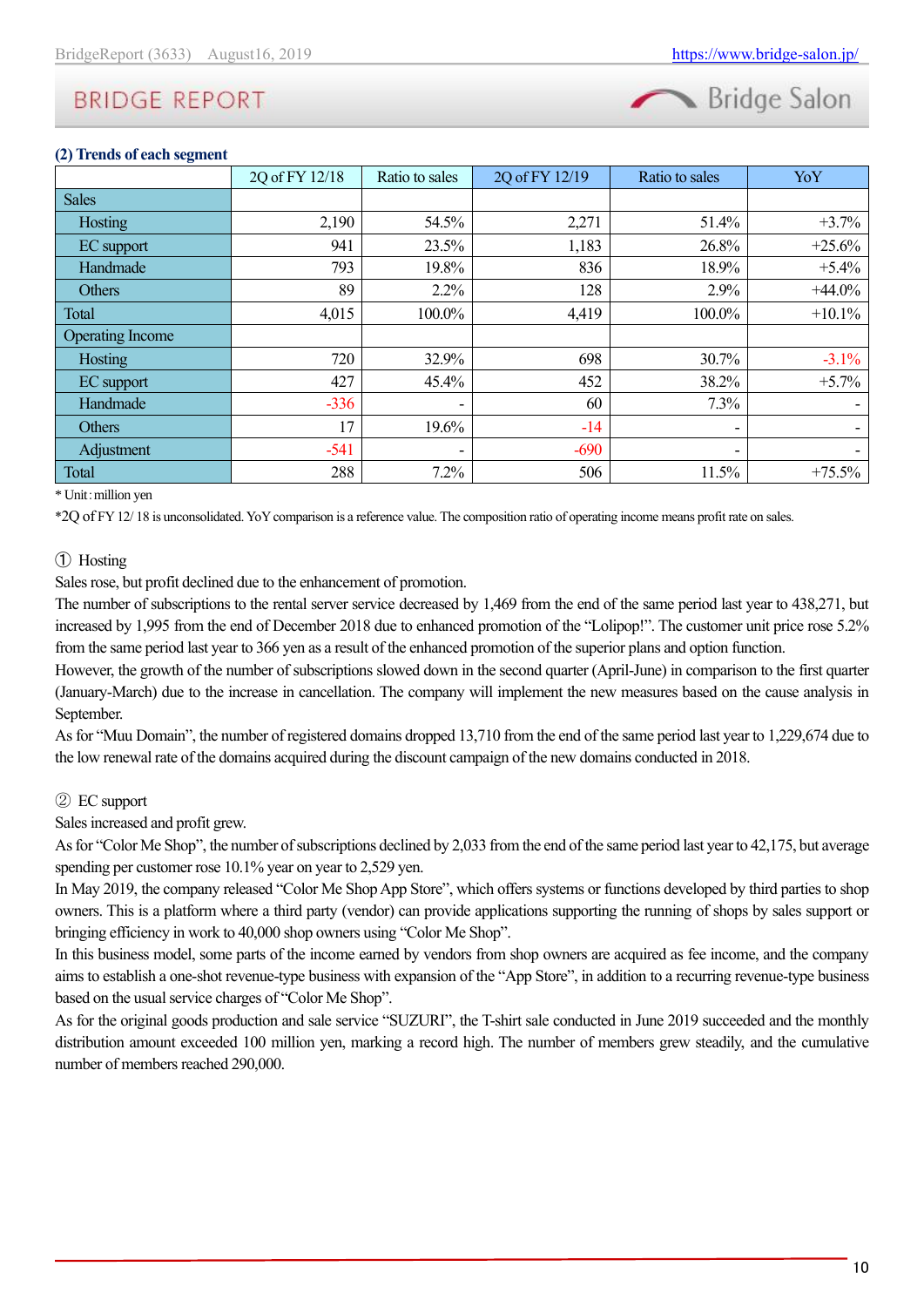

#### ③ Handmade

Sales grew, and income turned positive.

Based on the service infrastructure such as the number of authors, works, downloads, etc. built by the large-scale promotion that has been implemented since 2015, the company aims to create multiple layers of revenue. As for the segment income, the company reduced the promotion costs by 70.1% year on year to 137 million yen as it plans to make profit for the full fiscal year.

The distribution amount grew 3.7% year on year to 6.1 billion yen, the cumulative number of smartphone app downloads rose 12.6% year on year to 10.73 million and the number of artists and works augmented 21.8% each, year on year, to 540,000 and 9,980,000, respectively.

### (**3**)**Financial standing and cash flows**

◎**Main BS**

|                          | End of   | End of June |                                  | End of   | End of June |  |
|--------------------------|----------|-------------|----------------------------------|----------|-------------|--|
|                          | December | 2019        |                                  | December | 2019        |  |
|                          | 2018     |             |                                  | 2018     |             |  |
| <b>Current Assets</b>    | 4,853    | 4,482       | <b>Current liabilities</b>       | 4,294    | 4,239       |  |
| Cash                     | 1,802    | 1,761       | Trade payables                   | 147      | 194         |  |
| Trade receivables        | 900      | 600         | Other accounts                   | 1,568    | 1,383       |  |
|                          |          |             | payables                         |          |             |  |
| Securities               | 1,886    | 1,866       | Advances received                | 1,729    | 1,758       |  |
| <b>Noncurrent Assets</b> | 1,224    | 1,404       | <b>Total Liabilities</b>         | 4,370    | 4,272       |  |
| <b>Tangible Assets</b>   | 266      | 268         | <b>Net Assets</b>                | 1,706    | 1,614       |  |
| Intangible Assets        | 335      | 448         | retained earnings                | 1,457    | 1,581       |  |
| Investment, Others       | 622      | 688         | <b>Total Liabilities and Net</b> | 6,077    | 5,887       |  |
|                          |          |             | Assets                           |          |             |  |
| Total assets             | 6,077    | 5,887       | Capital Adequacy Ratio           | 27.1%    | 25.9%       |  |

\* Unit:million yen

\*Unconsolidated at the end of December 2018. The increase or decrease in the text is the reference value.

Total assets declined 190 million yen from the end of the previous term to 5,887 million yen due to a decrease in deposits paid in subsidiaries and affiliates, and an increase in intangible assets.

Total liabilities dropped 98 million yen from the end of the previous term to 4,272 million yen.

Net assets decreased 92 million yen to 1,614 million yen. As a result, the equity ratio declined 1.2% from the end of the previous term to 25.9%.

#### ◎**Cash Flow**

|                                         | 2Q of FY 12/18 | 2Q of FY 12/19 | Increase/decrease |
|-----------------------------------------|----------------|----------------|-------------------|
| <b>Operating Cash Flow</b>              | 144            | 396            | $+251$            |
| <b>Investing Cash Flow</b>              | $-170$         | $-211$         |                   |
| <b>Free Cash Flow</b>                   | $-26$          | 184            | $+210$            |
| <b>Financing Cash Flow</b>              | -65            | $-525$         |                   |
| Term End Cash and<br><b>Equivalents</b> | 2.299          | 2,361          | $+62$             |

\* Unit:million yen

\*FY12/18 is unconsolidated, and Consolidated financial results for the fiscal year ending December 2019.

\*The increase or decrease in the text is the reference value.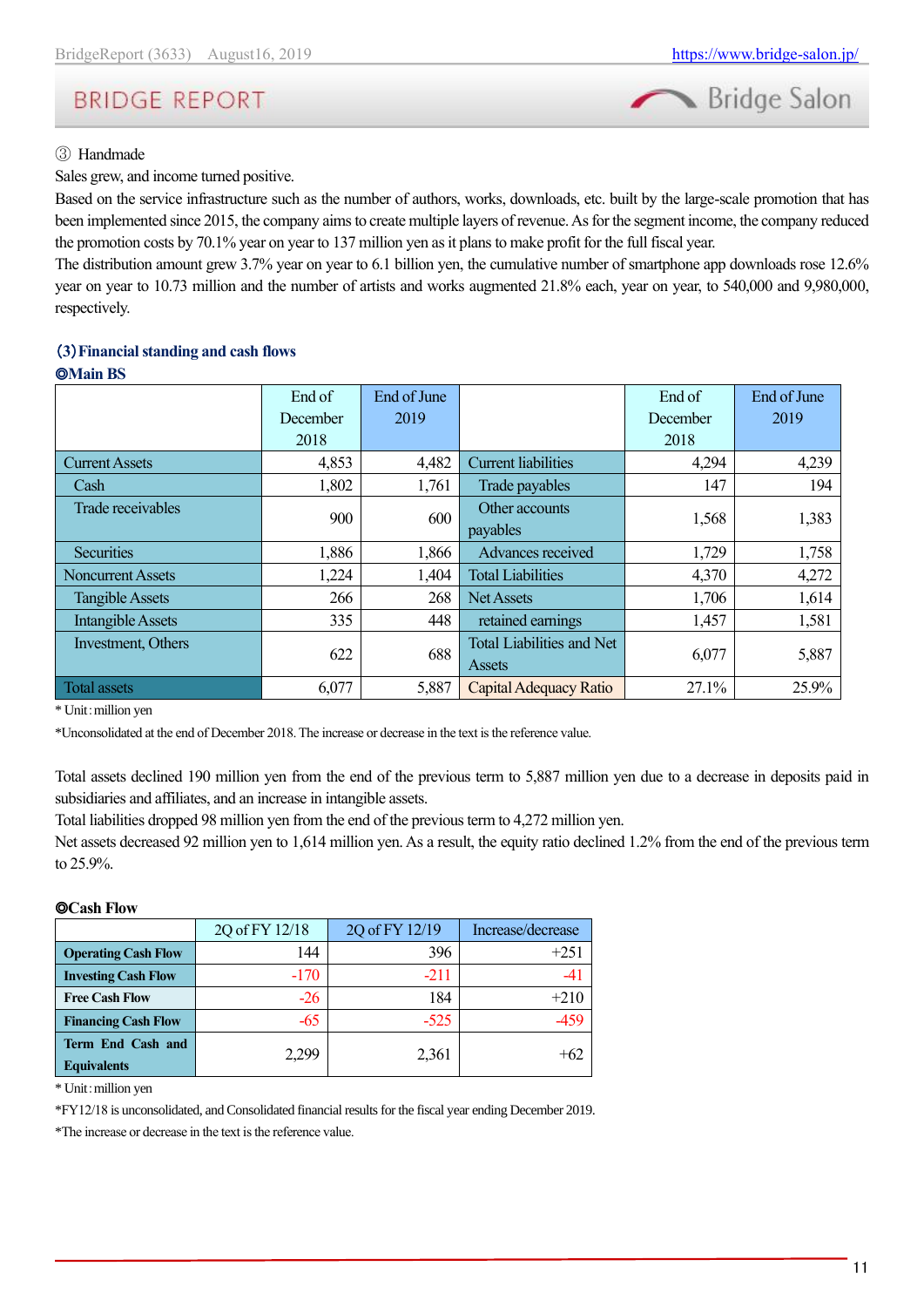

The free CF turned positive and cash positions improved.

#### **(4)Topics**

#### ◎ **Status of the Factoring business**

The status of a freelance factoring service "FREENANCE" handled by GMO Creators Network, Inc., which was reorganized into a subsidiary in February 2019, is as below.

\*Sales in the second quarter (April-June) were up 72.8% from the first quarter (January-March). It is important to attract new customers as the purchase rate of repeat customers occupies approx. 80% of the total amount. The rate is on a downward trend with the increase of repeat customers.

\*The company tied up with freee K.K., a company which provides "Cloud Accounting Software freee", which enables a user to do account processing easily on the cloud without having any knowledge about accounting.

The company started offering a function that allows a user to apply for purchase using "FREENANCE" easily with an invoice he/she made using the accounting software "freee" through API integration in August 2019.

As the accounting software "freee" has many users including sole proprietors, freelancers and approx. 1 million offices, the company expects a synergetic effect.

Also, since freee K.K also provides services to improve cash flow for small businesses through a tie-up with a financial institution, the company will extend the support for users of "minne" and "FREENANCE" by providing freelancers opportunities to learn about tax and accounting by conducting seminars related to tax returns/taxes and distributing guidebooks.

The company plans to extend the partnership with the companies like freee K.K., to expand the number of users coming in from the partner company and raise the invoice purchase rate by offering favorable conditions to users.

◎ **Entered into a comprehensive collaboration agreement with the Central Federation of Societies of Commerce and Industry**

The company entered into a comprehensive collaboration agreement with the Central Federation of Societies of Commerce and Industry (CFSCIJ) on May 2019.

The CFSCIJ is a national organization with over 800,000 member companies, and it takes initiatives for the dissemination of management improvements and the development of regional commerce and industry for small and medium-sized enterprises and smallscale firms including its members. With the spread of the Internet, the member companies are increasingly utilizing IT for their business growth, for example, by creating a website to provide information about the business and products, and starting e-commerce (EC) transactions.

In addition, as it is a must for small and medium-sized enterprises and small-scale firms to make efforts in labor saving and bringing efficiency in operation with the help of internet in order to tackle the problem of labor shortage, the CFSCIJ has been receiving many requests from its members to "do business utilizing the Internet and not restricted by regional commerce and industry".

In response to the above situation, the company and the CFSCIJ concluded a comprehensive collaboration agreement to support the growth of business and improvement in management efficiency using the Internet for the members.

Specifically, the company plans to "offer a special plan for a website creation service 'Goope' to the member companies", "make a proposal for running an online shop using 'Color Me Shop', an online shop development and creation service" and "make a proposal to support solving cash flow-related issues using a financial support service 'FREENANCE'".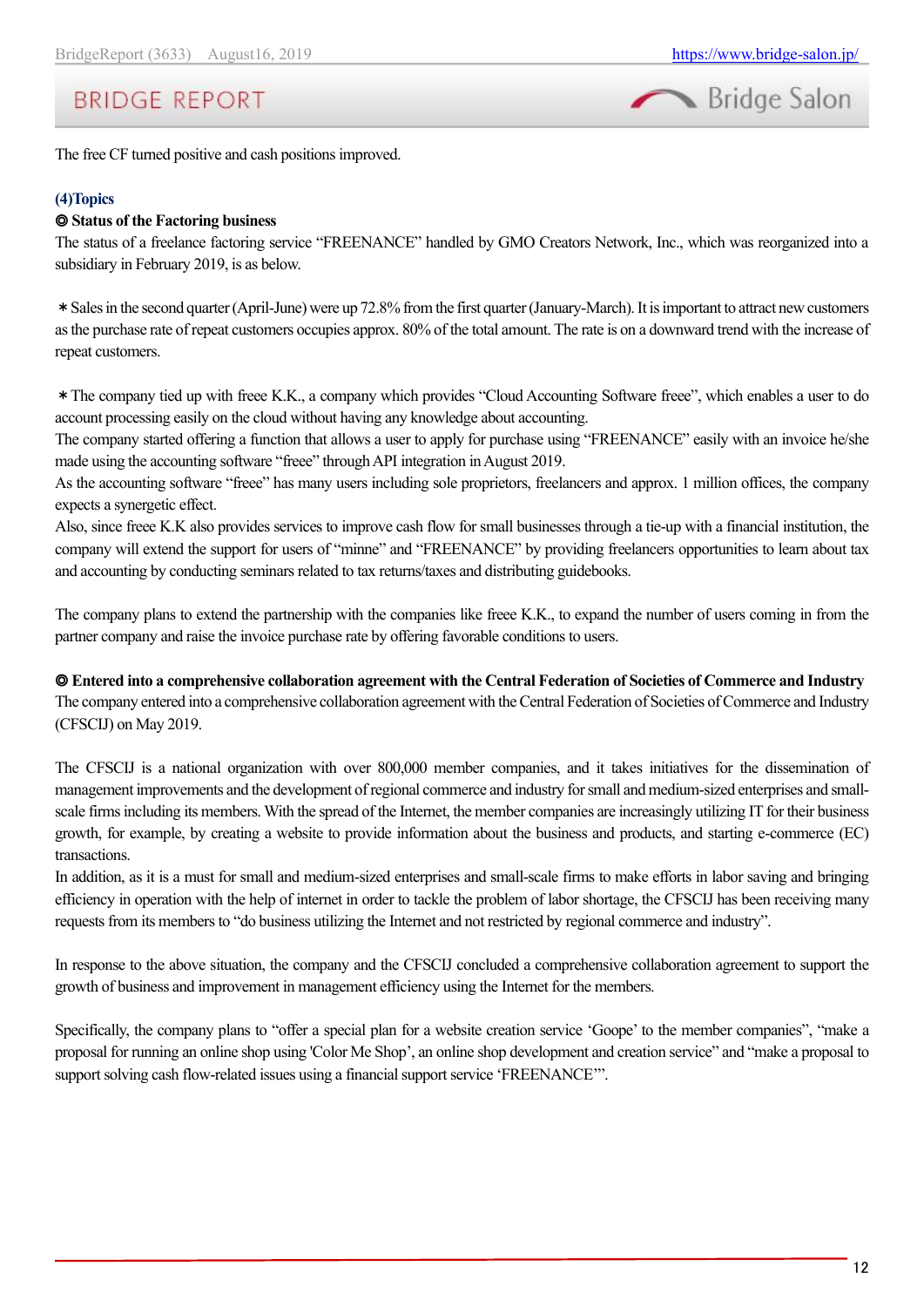

# <span id="page-12-0"></span>**3**.**Fiscal Year ending December 2019 Earnings Forecasts**

### **(1) Full-year earnings forecast**

|                         | FY 12/18 | Ratio to sales | FY 12/19 Est. | Ratio to sales | YoY        | Progress rate |
|-------------------------|----------|----------------|---------------|----------------|------------|---------------|
| <b>Sales</b>            | 8.200    | 100.0%         | 9.200         | 100.0%         | $+12.2\%$  | 48.0%         |
| <b>Operating Income</b> | 467      | $5.7\%$        | 950           | $10.3\%$       | $+103.1\%$ | 53.3%         |
| <b>Ordinary Income</b>  | 524      | $6.4\%$        | 962           | $10.5\%$       | $+83.6%$   | 54.3%         |
| Net Income              | 467      | $5.7\%$        | 684           | $7.4\%$        | $+46.5\%$  | 58.6%         |

\*Unit:million yen

\*The estimated values were announced by the company.

\*Unconsolidated from FY12/18. and Consolidated financial results for the fiscal year ending December 2019.

#### **Earnings forecast remains unchanged. Sales and profits increase, marking record highsfor this fiscal year.**

There is no change to the earnings forecast. Sales are estimated to be 9,200 million yen, up 12.2% year on year. Operating income is estimated to be 950 million yen, up 103.1% year on year.

Sales are estimated to grow for all segments. The Handmade business, for which promotion costs will decline, will turn profitable on a full year basis, resulting in a large increase in operating income.

Sales and profit will mark the record highs again for the current fiscal year.

The dividend forecast is 65.00 yen pershare, and the expected dividend payout ratio is 50.1%.

|                         | FY 12/18 | FY 12/19 Est. | YoY      | Progress rate |
|-------------------------|----------|---------------|----------|---------------|
| <b>Sales</b>            |          |               |          |               |
| Hosting                 | 4,418    | 4,596         | $+4.0\%$ | 49.4%         |
| EC support              | 2,069    | 2,426         | $+17.3%$ | 48.8%         |
| Handmade                | 1,544    | 1,770         | $+14.6%$ | 47.3%         |
| <b>Operating Income</b> |          |               |          |               |
| Hosting                 | 1,415    | 1,300         | $-8.1\%$ | 53.7%         |
| EC support              | 831      | 948           | $+14.1%$ | 47.7%         |
| Handmade                | $-682$   | 77            |          | 78.8%         |

#### (**2**)**Trends by segment**

\*Unit : million yen

\*Unconsolidated from FY12 / 18. and Consolidated financial results for the fiscal year ending December 2019.

### <span id="page-12-1"></span>**4**.**Growth Strategy – Promoting the development of platforms**

#### **(1) Outline**

#### **(Background)**

While the way of performing one's expressive activities has shifted to online with the rise and spread of the Internet, the environment around the expressive activities also changed greatly with the spread of smartphones and social networking sites, expanding one's areas of activity.

Meanwhile, advancement in technology is giving rise to many new economic areas yielding income, such as influencer marketing and e-sports.

GMO Pepabo, which has expanded by providing multifaceted services starting from a rental server service "Lolipop!" under the mission "to connect and expand possibilities through the Internet", provides a platform service connecting users in addition to an infrastructure service supporting online expressive activities, and it has been favored by people engaged in expressive activities online since its foundation in 2003. The number of expressors using the company's services is the largest in Japan, exceeding 6 million as of the end of 2018.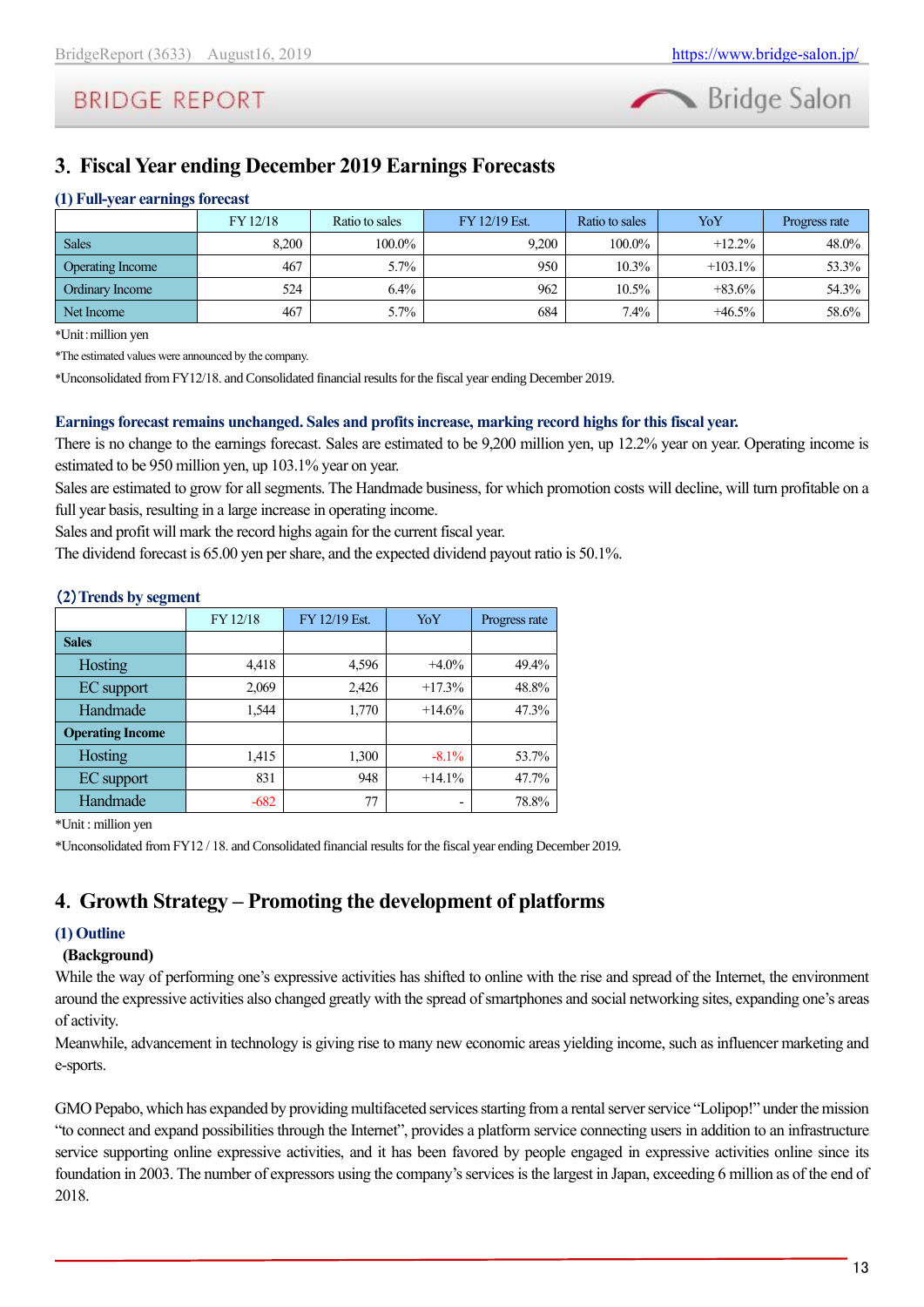

#### **(Vision)**

The company has accumulated overwhelming achievements, and it aims to become the No.1 dominant company supporting expressive activities in the future, through the expansion of the fields of support, such as security, education and finance, in addition to "production", where the company provides assistance in increasing the value of expressive activities and the amount of what one can make.

#### **(2) Specific initiatives**

The company will take efforts in "promoting the development of platforms", in which it will pursue the possibilities of the Internet and expression in each service and create opportunities for everyone to play an active role to achieve the above vision.

#### ① **Color Me Shop**

#### **(Efforts)**

The number of shops using "Color Me Shop" is approx. 40,000 and the total distribution amounts to 131.6 billion yen in 2018. Along with the diversification of handling commodities, such as fashion-related, food and beverage and convenience goods, the company launched "Color Me App Store", which is a platform to provide systems and functions developed by third parties to shop owners, in May 2019 to respond to various needs.



(Source: the company)

The major feature of this platform is that it grows and strengthens its functions on its own through the expansion of the numbers of shops and applications installed, utilizing the company's advantage of possessing over 40,000 shops.

The number of installations of cross-border EC apps and order creation apps increased steadily, and the company will take efforts in growing the number of apps further.

Canadian EC shop creation service "Shopify App Store" is one of the examples of App Store succeeding overseas. This service, which was launched in 2009, is used by 700,000 stores out of 800,000 active stores (87%), and the distribution amount and sales in 2018 were as high as 4.4 trillion yen and 115.8 billion yen, respectively.

#### ② **minne**

The company aims to evolve "minne" from "the CtoC handmade market" into "the integrated craftsmanship platform".

#### **(Transition of minne: expansion in each area)**

Handmade craft, which was one of the expressive activities, and the company's mission merged and gave rise to "minne", a new platform. The recognition of handmade craft improved as the business grew, and the number of expressors (artists) at the end of December 2018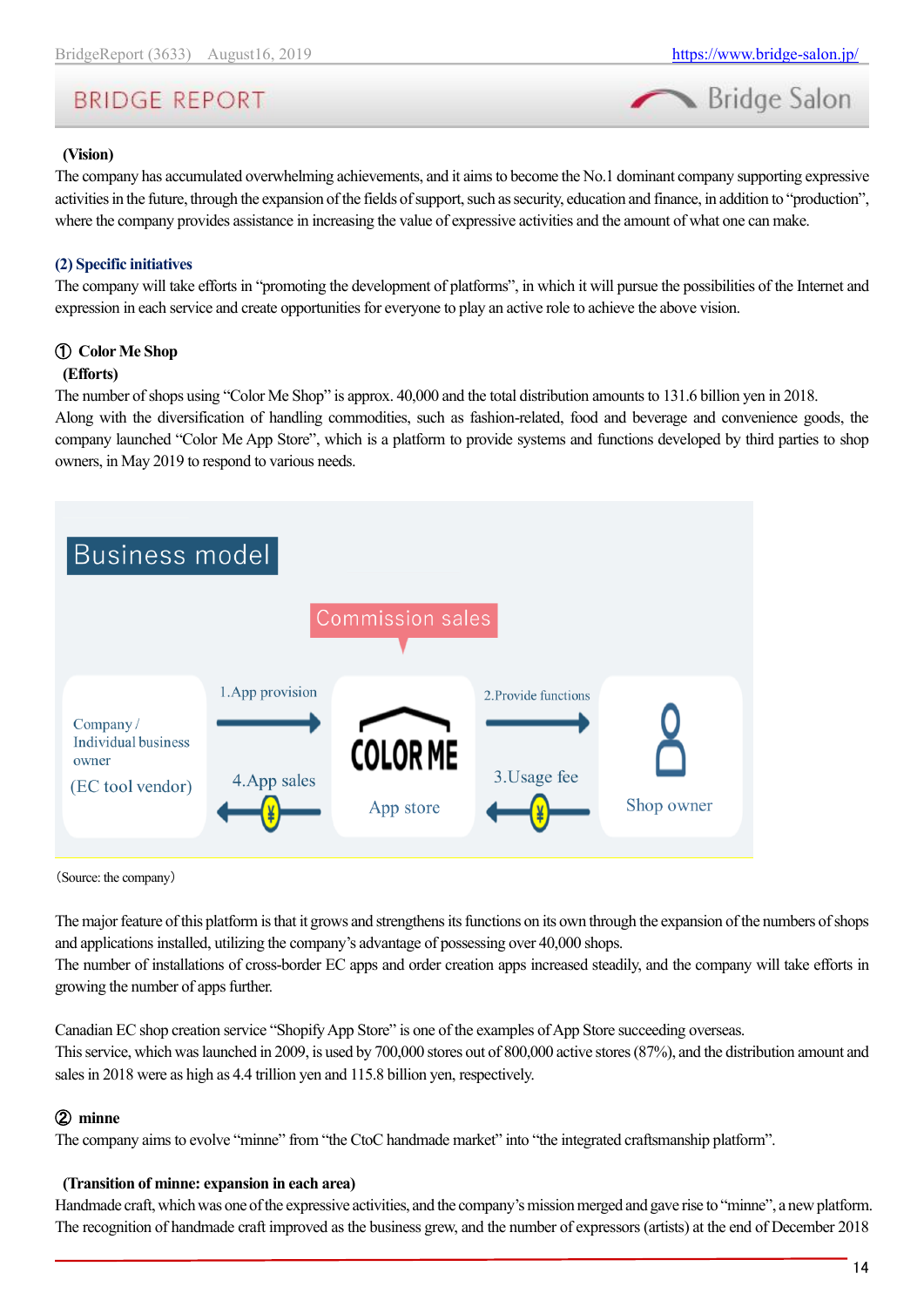

was as high as 500,000.

#### \***Expansion of target areas**

On the other hand, the environment surrounding craftsmanship changed greatly due to the innovation of creation methods, such as the rise of 3D printers, and the expansion of sharing economy, which further diversified the expressive activities. The target areas of "minne" are expanding as putting the works made by third parties for sale in addition to the usual handmade products became possible through the utilization of machine tools and sharing of skills.



(Source: the company)

#### \***Expansion of the definition of "expressor"**

While the word "expressor" has focused on "an individual" until now, "companies" are making expressive activities more active by developing the brands of Japanese traditional crafts and selling artworks of handicapped people, because of which the BtoC area is rapidly expanding in addition to CtoC area.

#### \***Expansion of areas to express**

Besides, the company made a business tie-up with Makers' Co., Ltd. in July 2019, as it thinks that providing opportunities to expressors to take part in workshops and creating a new area of activity as "lecturer" to deliver the charm of craftsmanship to the participants is an important support for expressors.

Makers', which was founded in 2013, runs "Makers' Base", the largest membership shared workshops in Japan, and also conducts workshops in Japan and overseas for sole proprietors (creators, etc.).

The company will create more opportunities for workshops where artists become lecturers through this tie-up. The company is also considering holding workshops jointly with Makers' overseas to expand the areas of activity for individual artists.

#### **(Vision for minne)**

The company will proceed with "expansion of target areas" and "expansion of the definition of 'expressor'", and "expansion of areas to express", and evolve "minne" from "the CtoC handmade market" into "the integrated craftsmanship platform".

#### ③ **Other services**

The company will evolve "Goope", which is a SaaS, from website creation service into business support platform, and "SUZURI", which is a market place, from an original goods creation and sales service into an activity support platform for expressors.

#### **(3) Growth image**

The company will promote the development of platforms based on the growth of the infrastructure service, and improve the growth rate through M&A, capital participation and consolidation.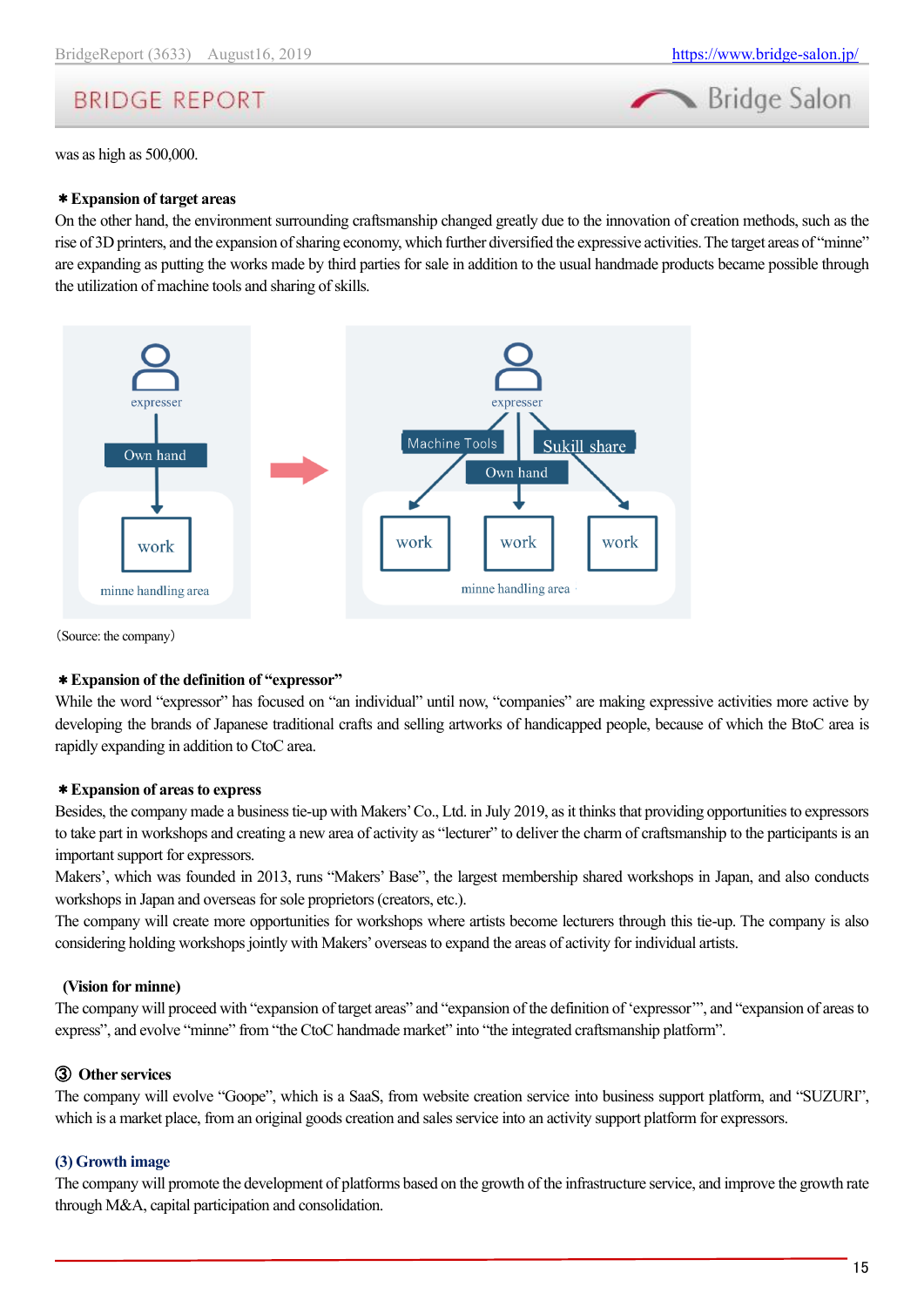



(Source: the company)

### <span id="page-15-0"></span>**5**.**Conclusions**

Profit augmented largely as the e-commerce (EC) business was healthy and the promotion costs were reduced in the Handmade business. However, as for the Handmade business, as the distribution amount in the first half was 6.15 billion yen against the estimated annual distribution amount of 13 billion yen and the distribution amount in the second quarter (April to June) also fell short of the amount at the same period of the previous term, the company plans to strengthen the promotion while maintaining profitability in the second half. The progress rate of operating income has exceeded 50%, but the company aims to achieve the same result as estimated at the beginning of the term.

The company once again indicated its growth strategy as "promoting the development of platforms" and measures for it this time. While the platform volume cannot be simply compared with overseas cases such as "Shopify" and "Etsy" as they target English-speaking countries while the company targets Japanese-speaking countries, it is clear that there is room for significant growth for the company, which has an overwhelming track record in Japan.

The CAGR (compound annual growth rate) of the sales of the businesses excluding the Handmade business was 17% between 2005 and 2019. The annual growth rate of the Handmade business was 32% between 2015 and 2019. Based on the infrastructure services that have entered a stable growth period, we would like to pay attention to the medium-term perspective to see how far the company can increase their growth potential by promoting platform development centered on the handmade business.



\*Unit : million ven.Unconsolidated until FY12/18. FY12/19 consolidated